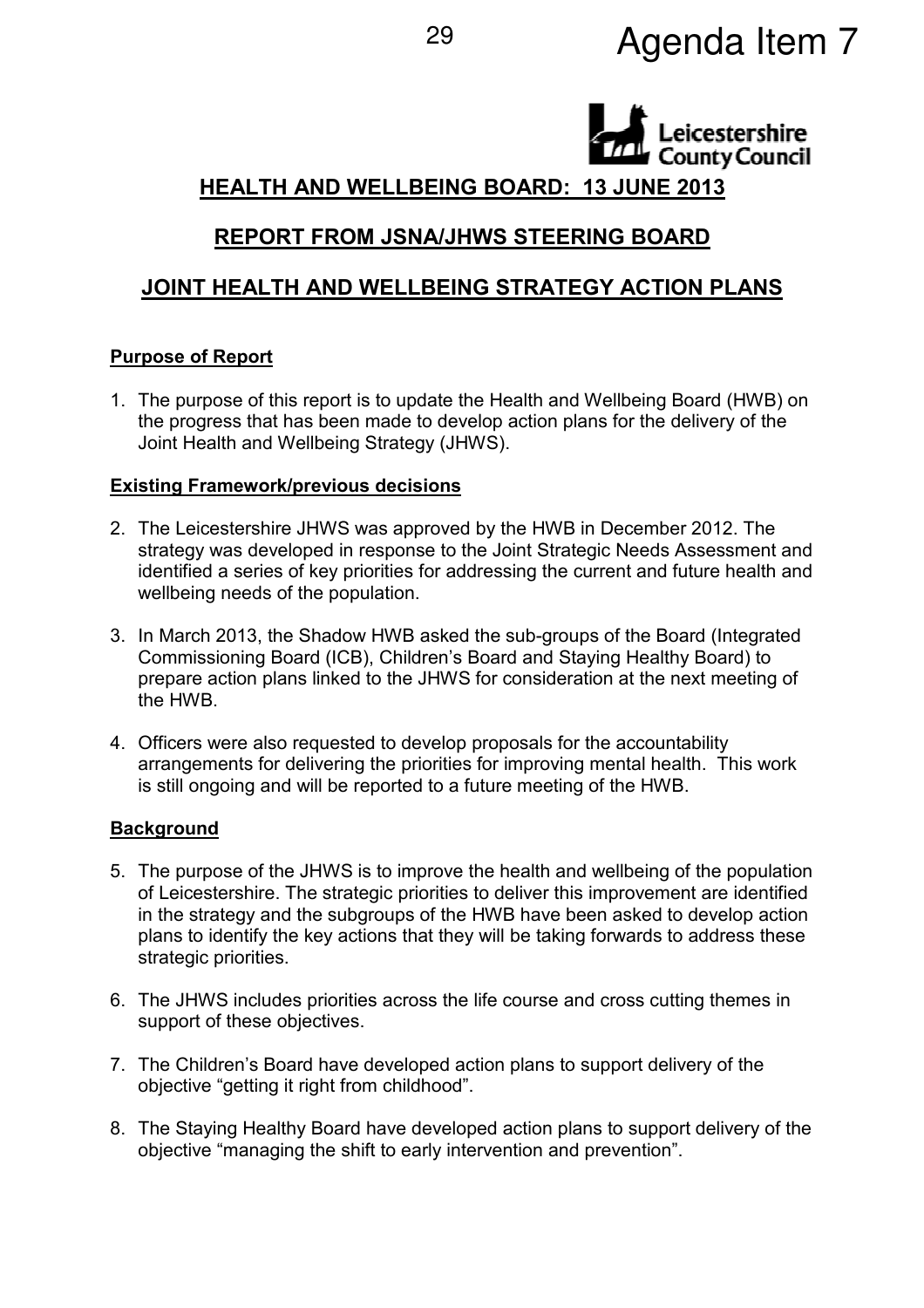- 9. The Integrated Commissioning Board is in the process of developing an action plan to support delivery of the objective "supporting the ageing population".
- 10. For the objective "improving mental health and wellbeing", the following actions have been developed by the allocated board:
	- 1. We will promote positive mental health promotion Staying Healthy.
	- 2. We will ensure the earlier detection and treatment of mental health problems in children – Children's Board
	- 3. We will continue to improve the early detection and management of people with common and severe and enduring mental health need – Staying **Healthy**
	- 4. We will ensure the earlier detection and treatment of dementia and support for people with dementia and their carers – Integrated Commissioning Board (under development)
- 11. The Health and Wellbeing Steering Board have tasked the Staying Healthy Board with reviewing the mental health priority overall and making some recommendations about the overall accountability for this area.
- 12. The JSNA/ JHWS Steering Board are collating an overarching action plan for the cross cutting theme "tackling the wider determinants of health by influencing other boards". This action plan will capture the work of Supporting Leicestershire's Families.

### Proposals/options

- 13. The action plans that have been developed are included in the appendix to the report:
	- 1. Appendix A Getting it right from childhood
	- 2. Appendix B Managing the shift to early intervention and prevention
	- 3. Appendix C Improving mental health and wellbeing
- 14. The action plans set out the more detailed priorities, key actions, key outcomes that will be delivered, milestones and the board or subgroup that will be held responsible for progressing the action.
- 15. The action plans will continue to evolve as the underpinning work programmes develop.
- 16. The action plan for Supporting the Ageing Population has not yet been finalised with stakeholders. It will be circulated to all members of the HWB once this process is complete and submitted to the September meeting of the HWB for approval.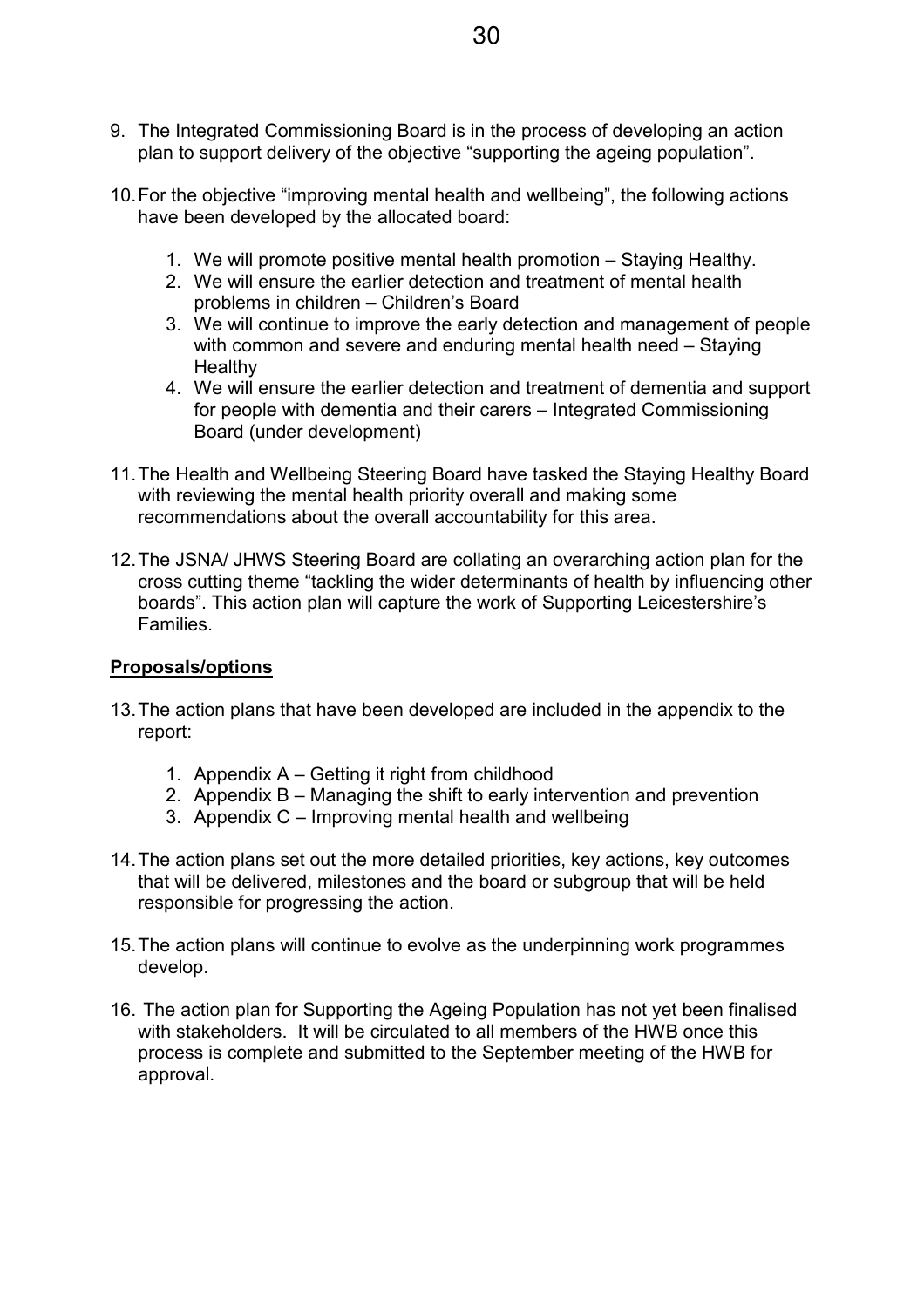## Consultations/ Public and Patient Involvement

17. The priorities set out in the JHWS were agreed through a series of engagement and consultation activities. The action plans build on this work and progresses the priorities that have been agreed.

## Resource Implications

18. The action plans set out the areas in which resources will need to be targeted to address the health and wellbeing needs of the population identified in the JSNA. The action plans are part of the commissioning cycle that has evolved from the JSNA/ JHWS and they will drive resource allocation for each of the HWB subgroups.

## Equal Opportunities Implications

19. The JHWS action plans will be reviewed through an equalities impact assessment by the subgroups of the HWB.

## Partnership Working Implications

20. The action plans identify the subgroups that will be responsible for progressing the action plans and the governance arrangements that will be needed to assure the HWB of progress against the strategy. Partnership working is key to all of the subgroups and is an essential component for delivery.

# Risk Assessments

21. The action plans will form the basis for a performance framework for the HWB linked to the JHWS. This will provide a robust framework with assurance against the action plans being reported to each of the subgroups. Any areas of risk will be highlighted through this assurance process and escalated to the HWB for consideration.

# Conclusions / Recommendations

- 22. It is recommended that the Health and Wellbeing Board:
	- (a) Approves the JHWS Action Plans appended to this report, and authorises the Director of Public Health to make such minor adjustments as he considers necessary prior to publication of the action plans
	- (b) Approves the governance arrangements set out in the JHWS action plans
	- (c) Approves the development of a performance framework linked to the action plans to provide assurance to the HBW that actions are being delivered.